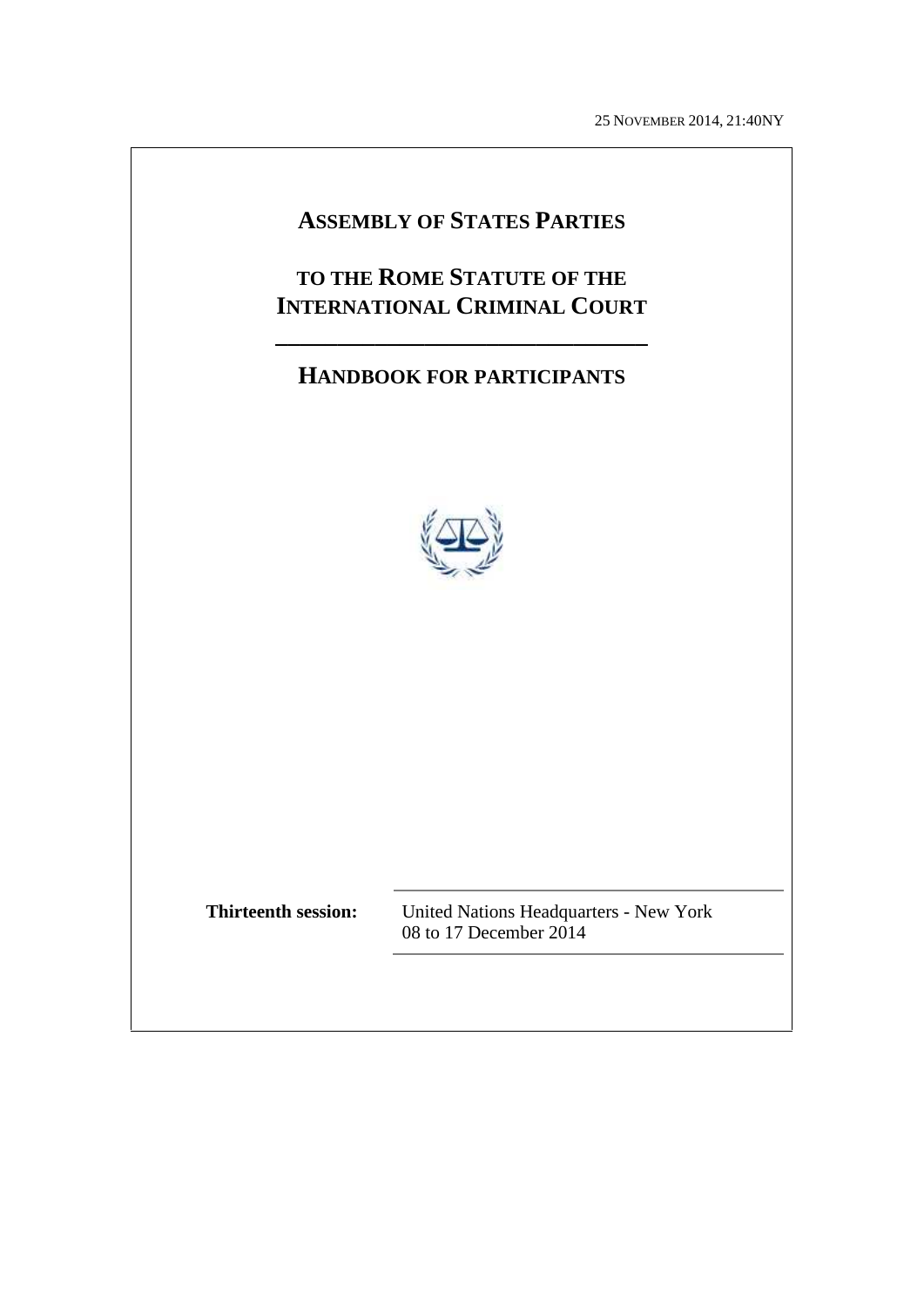#### **CONTENTS**

| PAGE     |                                                                   |
|----------|-------------------------------------------------------------------|
| 1        | <b>Introduction</b>                                               |
| 1        | <b>Venue and dates</b>                                            |
| 1        | <b>Opening of the session</b>                                     |
| 1        | <b>On-line address for: Rules of Procedure; ASP documentation</b> |
| 1        | <b>Checklist for States</b>                                       |
| 2        | <b>Registration</b>                                               |
| 3        | <b>Credentials</b>                                                |
| 3        | <b>Notifications</b>                                              |
| 4        | <b>Participants</b>                                               |
| 5        | <b>Media</b>                                                      |
| 6        | <b>Visa information</b>                                           |
| 6        | List of participants                                              |
| 6        | Provisional Agenda, Work Programme and ASP Journal                |
| 6        | <b>Languages</b>                                                  |
| 6        | <b>Seating arrangements</b>                                       |
| 7        | <b>Meetings</b>                                                   |
| 7        | <b>Decision-making</b>                                            |
| 7        | <b>Elections</b>                                                  |
| 7        | <b>General Debate</b>                                             |
| 8        | <b>Statements</b>                                                 |
| 9        | <b>Distribution of official documents</b>                         |
| 9        | <b>Booking of meeting rooms</b>                                   |
| 9        | <b>Security and safety</b>                                        |
| 9        | <b>Emergency and medical services</b>                             |
| 10       | <b>Side-events</b>                                                |
| 10       | <b>Hotels</b>                                                     |
| 10       | <b>Telephone facilities</b>                                       |
| 10       | <b>Parking</b>                                                    |
| 11       | <b>Taxis</b>                                                      |
| 11       | <b>Public transportation</b>                                      |
| 11       | <b>Banking and currency exchange</b>                              |
| 11       | <b>Shops</b><br><b>Contact information</b>                        |
| 12<br>13 | <b>Annex: List of States Parties as of 21 October 2014</b>        |
|          |                                                                   |
|          |                                                                   |
|          |                                                                   |
|          |                                                                   |
|          |                                                                   |
|          |                                                                   |
|          |                                                                   |
|          |                                                                   |

Prepared by the Secretariat of the Assembly of States Parties ("ASP Secretariat"), November 2014.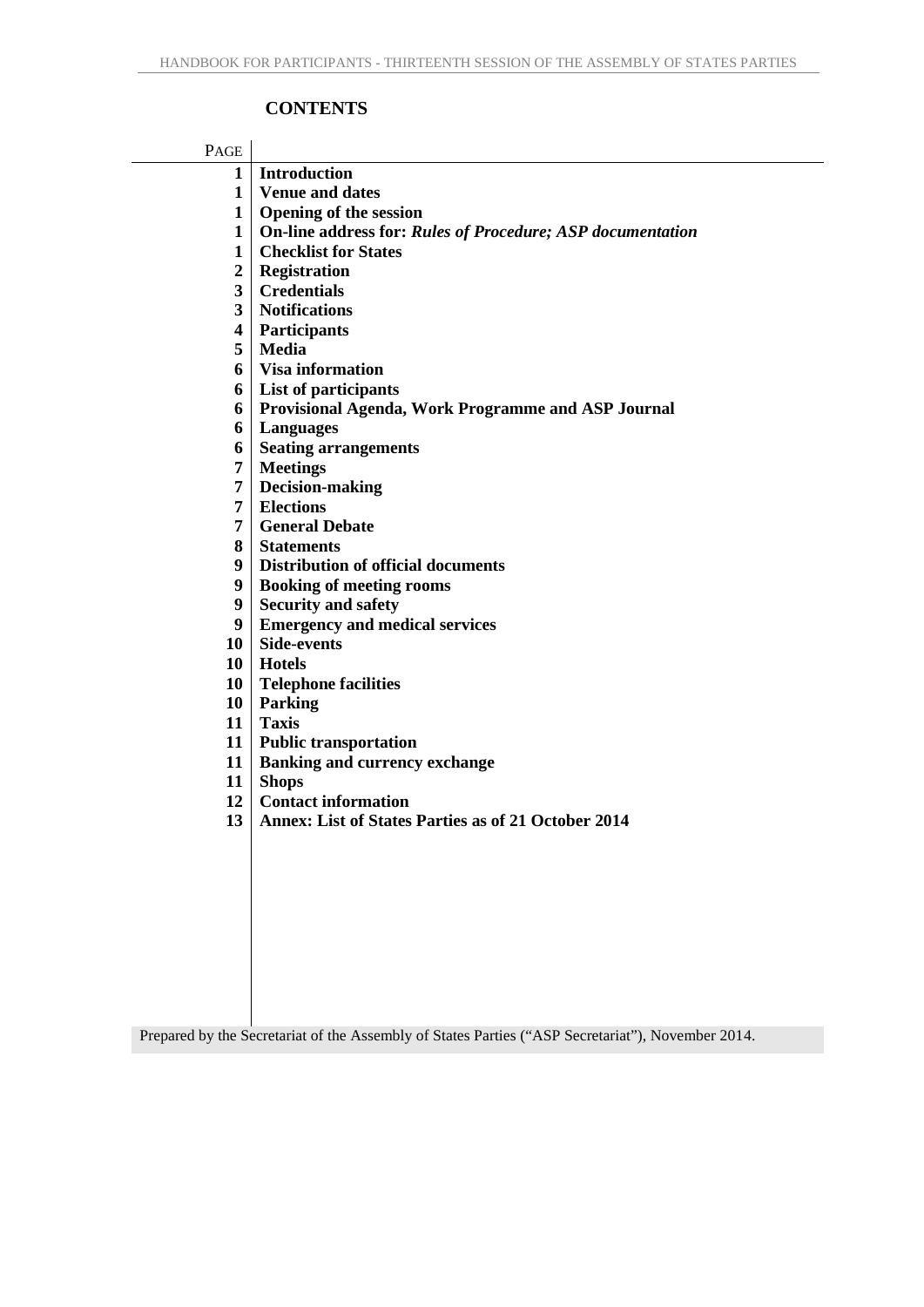#### **INTRODUCTION**

At its twelfth plenary meeting on 27 November 2013, the Assembly of States Parties to the Rome Statute of the International Criminal Court ("the Assembly") decided to hold its thirteenth session at the United Nations ("the UN") Headquarters in New York from 8 to 17 December 2014.

Invitations to the thirteenth session of the Assembly were sent to States and other entities on 10 February 2014 (Note verbale ICC-ASP/13/S/01).

The Assembly has a Bureau consisting of the President, two Vice-Presidents and 18 members elected by the Assembly from among the representatives of the States Parties for three-year terms. Composition of the Bureau 2002-2014 can be found at the following link: http://www.icc-cpi.int/iccdocs/asp\_docs/Bureau/ASP1-12\_BureauMembers-ENG.pdf.

#### **VENUE AND DATES**

The thirteenth session of the Assembly will be held from 8 to 17 December 2014 at the UN Headquarters, New York, United States.

#### **OPENING OF THE SESSION**

The official opening of the thirteenth session will take place in Conference Room 1 CB (UN Secretariat Building) at the UN Headquarters in New York on 8 December at 10:00 hours. Participants are requested to be seated in Conference Room 1 CB by 9:45 hours.

Thirteenth session documentation, including the *Rules of Procedure of the Assembly of States Parties* can be found online at:

**http://www.icc-cpi.int/en\_menus/asp/sessions/documentation/13th session/Pages/default.aspx**

#### **CHECKLIST FOR STATES**

- 1) States Parties: Submit credentials to the Secretariat of the Assembly of States Parties
- 2) Observer States: Submit a notification to the Secretariat of the Assembly of States Parties with the names of participants
- 3) Regarding attendance at the thirteenth session, Missions must submit to the UN SG.6 forms for delegates not holding a valid UN grounds pass

Credentials should be sent to the ASP Secretariat, Room C-0458, Maanweg 174, 2516 AB, The Hague, The Netherlands. Copies may also be sent via fax to +31-70-515 8376 or via e mail to asp@icc-cpi.int.

As of 8 December 2014, original credentials for the thirteenth session should no longer be sent to the ASP Secretariat in The Hague, but delivered directly to the ASP Secretariat at the beginning of the session in New York and if possible, not later than 24 hours after the commencement of the session.

*For more details and sample credentials letter/notification letter, see page 3 below.*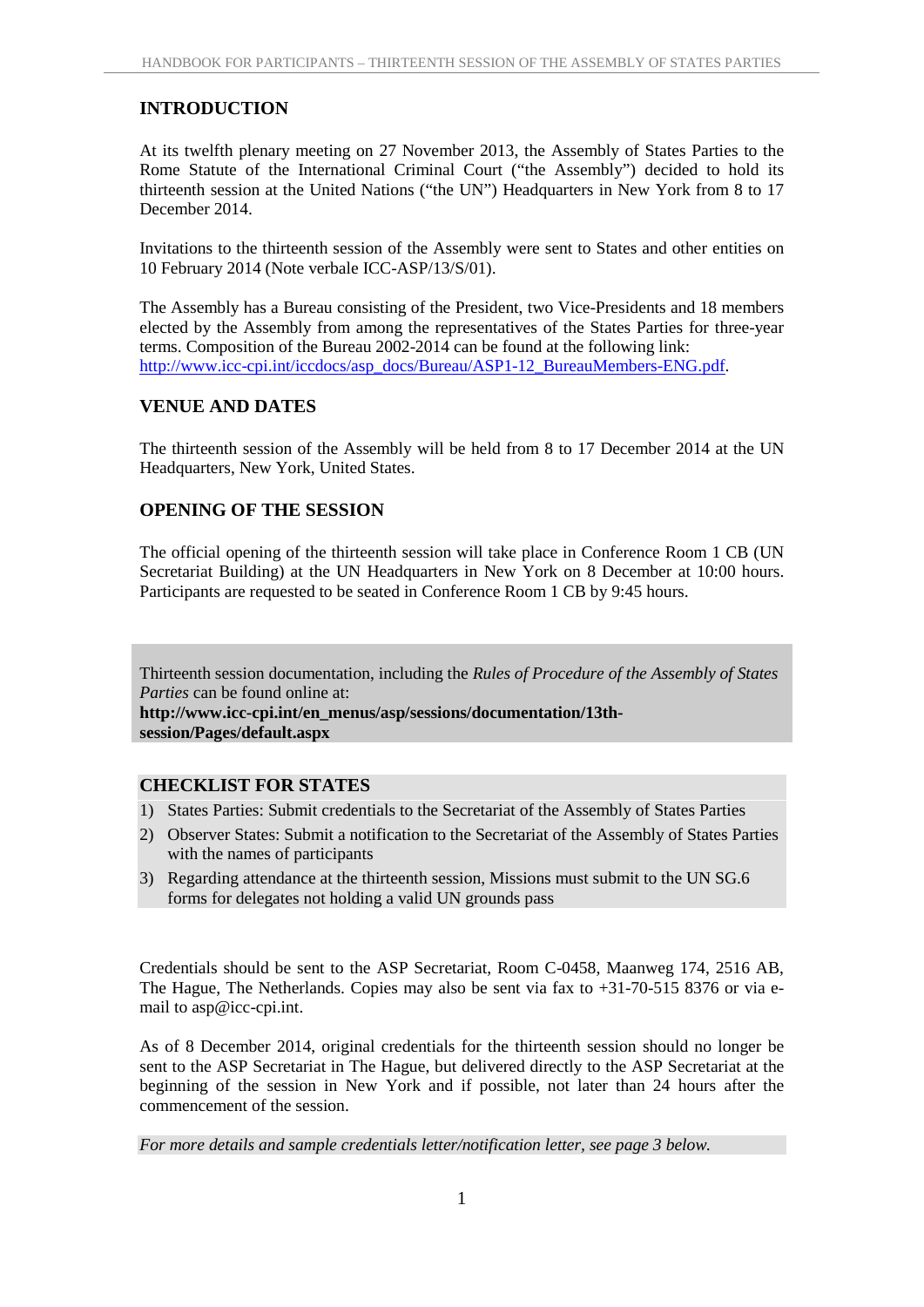#### **REGISTRATION**

All States participants will need a valid UN grounds pass for access to all meetings of the Assembly at the UN Headquarters. Delegates not holding a valid UN grounds pass are advised to liaise through their permanent missions in New York. A letter signed by the Head of Chancery or Administrative Officer containing the names of participants and the completed SG.6 forms must be sent to the Chief of Protocol of the UN. Once the forms have been authorized by Protocol, permanent missions are requested to deliver them to the delegates for processing at the United Nations Pass and ID Office.

Observers from international/intergovernmental organizations will have to obtain a UN grounds pass according to established UN procedures.

All NGOs wishing to attend the thirteenth session must submit a written request naming each of its representatives on official letterhead to the ASP Secretariat or the CICC by 17 November 2014. NGO representatives who currently hold a UN grounds pass can use this pass to attend the meetings. Other NGO representatives will have to present the letter issued by the ASP Secretariat confirming their attendance to the registration desk for NGOs in the lobby at the UN General Assembly visitors' entrance.

All NGO representatives must enter via the visitors' entrance located on First Avenue between 45<sup>th</sup> and 46<sup>th</sup> Street and proceed to the ICC registration desk located in the General Assembly Visitor's Lobby.

All NGO representatives must present the authorized paperwork, i.e. their confirmation letter and a government-issued photo ID (passport or driver's license), upon which an NGO photo ID card will be issued and valid for the length of the Assembly.

The ICC NGO registration desk located at the UN General Assembly Visitor's Lobby will be open on Friday, 5 December from 9:00 to 12:00 and Monday, 8 December from 8:00 to 13:00 hours. NGO representatives arriving after this period will have to obtain their badge at the UN Pass and ID Office located at 801 UN Plaza (at the corner of  $1<sup>st</sup>$  Avenue and  $45<sup>th</sup>$  Street). Office hours are Monday through Friday from 9:00 to 16:00.

NGO representatives wishing to register outside those hours can do so by liaising with the ASP Secretariat via the following phone number: +1-646-591-8218.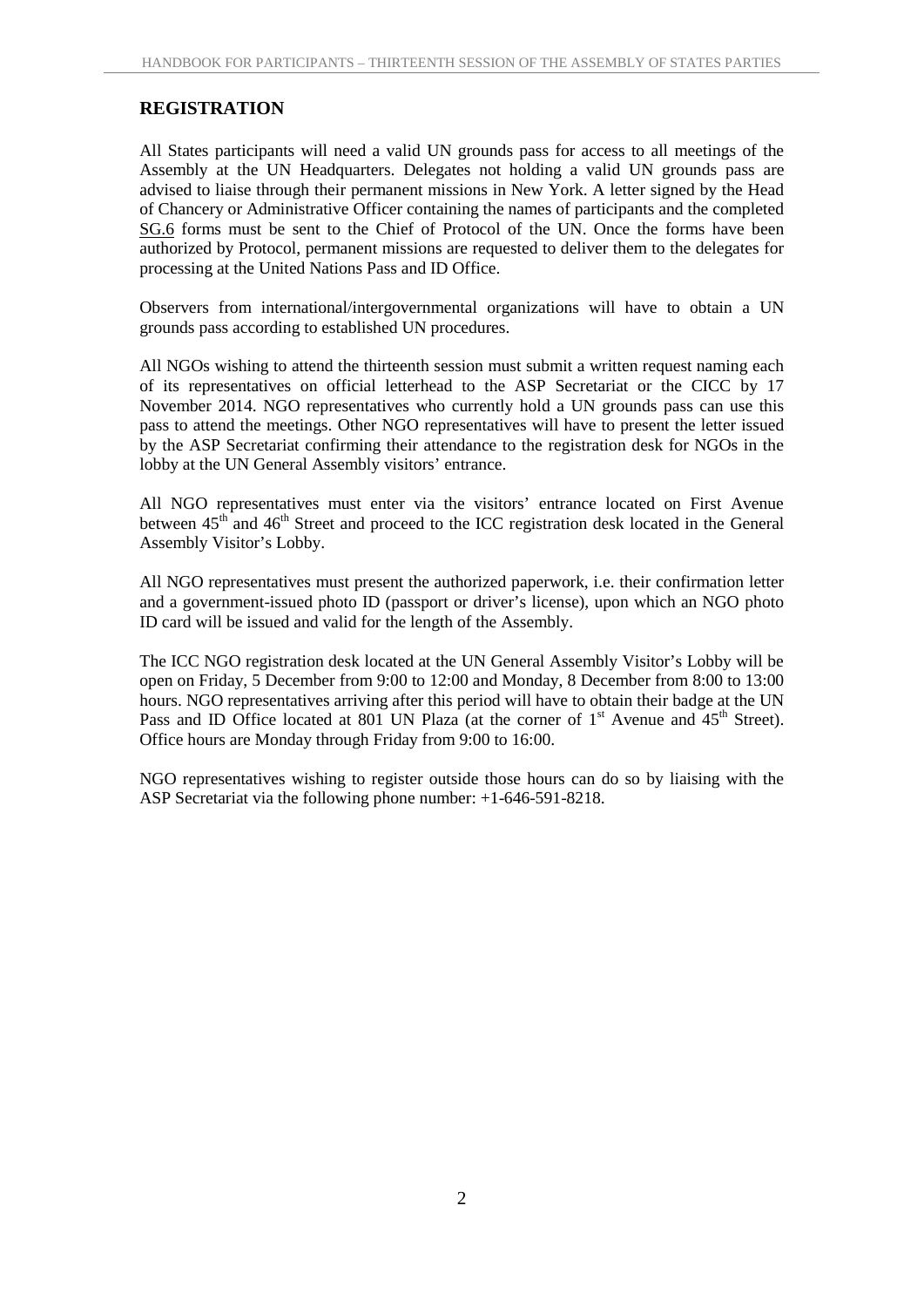#### **Credentials of States Parties**

Pursuant to rule 24 of the *Rules of Procedure of the Assembly of States Parties*, original credentials of representatives of States Parties and the names of alternates and advisers shall be submitted to the Secretariat if possible not later than 24h after the opening of the session. Advance scanned copies of credentials should be sent by e-mail to the Secretariat (asp@icc-cpi.int) on the understanding that original credentials will also be submitted not later than 24h after the  $\vert$  on opening of the session. The credentials shall be issued by the Head of State or Government or by the Minister of Foreign Affairs or by a person authorized by either of them.

Rule 26: Pending a decision of the Assembly upon their credentials, representatives of States Parties shall be entitled to participate provisionally in the Assembly.

**SAMPLE OF CREDENTIALS LETTER FOR STATES PARTIES**

#### [**OFFICIAL LETTERHEAD**]

#### *Address to Secretariat of the Assembly*

Whereas [*name of State Party*] desires to be represented at the thirteenth session of the Assembly of States Parties to the Rome Statute of the International Criminal Court to be held in New York, from 8 to 17 December 2014.

Now therefore we *[Head of State or Government or Minister of Foreign Affairs or person authorized by either]* have appointed the following participants to represent [*name of State Party*] to the thirteenth session of the Assembly of States Parties to the Rome Statute of the International Criminal Court:

Thirteenth session in New York:

| Representative (one): [name and title] |                        |
|----------------------------------------|------------------------|
| $Alternate(s)$ :                       | [name(s) and title(s)] |
| $Adviser(s)$ :                         | [name(s) and title(s)] |

The representative has full powers to act and take decisions on behalf of the Government of *[...]*

#### **[**CERTIFIED WITH SIGNATURE AND SEAL**]**

#### **CREDENTIALS NOTIFICATIONS**

**Notifications from Observer States**

Pursuant to rule 28 of the *Rules of Procedure of the Assembly of States Parties*, regarding notification of participation of representatives of Observer States, the names of designated representatives of Observer States and of alternates and advisers who accompany them shall be submitted to the Secretariat. Advance scanned copies of notifications should be sent by e-mail to the Secretariat (asp@icc-cpi.int) the understanding that original notifications will also be submitted.

**States not having observer status**

Pursuant to rule 94 of the *Rules of Procedure of the Assembly of States Parties*, at the beginning of each session of the Assembly, the President may, subject to the approval of the Assembly, invite a given State which is not a party and does not have observer status to designate a representative to be present during the work of the Assembly.

#### **SAMPLE OF NOTIFICATION FROM OBSERVER STATES**

#### [**OFFICIAL LETTERHEAD**]

The Embassy/Mission of *[name of State]* presents its compliments to the Secretariat of the Assembly of States Parties and has the honour to submit the composition of the *[name of State]* delegation to the thirteenth session of the Assembly of States Parties to the Rome Statute of the International Criminal Court to be held in New York, from 8 to 17 December 2014,

Thirteenth session in New York:

| Representative (one): | [name and title]         |
|-----------------------|--------------------------|
| $Alternate(s)$ :      | $[name(s)$ and title(s)] |
| $Adviser(s)$ :        | $[name(s)$ and title(s)] |

The Embassy/Mission of [*name of State*] avails itself of this opportunity to renew to the Secretariat of the Assembly of States Parties the assurances of its highest consideration.

**[**CERTIFIED WITH SIGNATURE AND SEAL**]**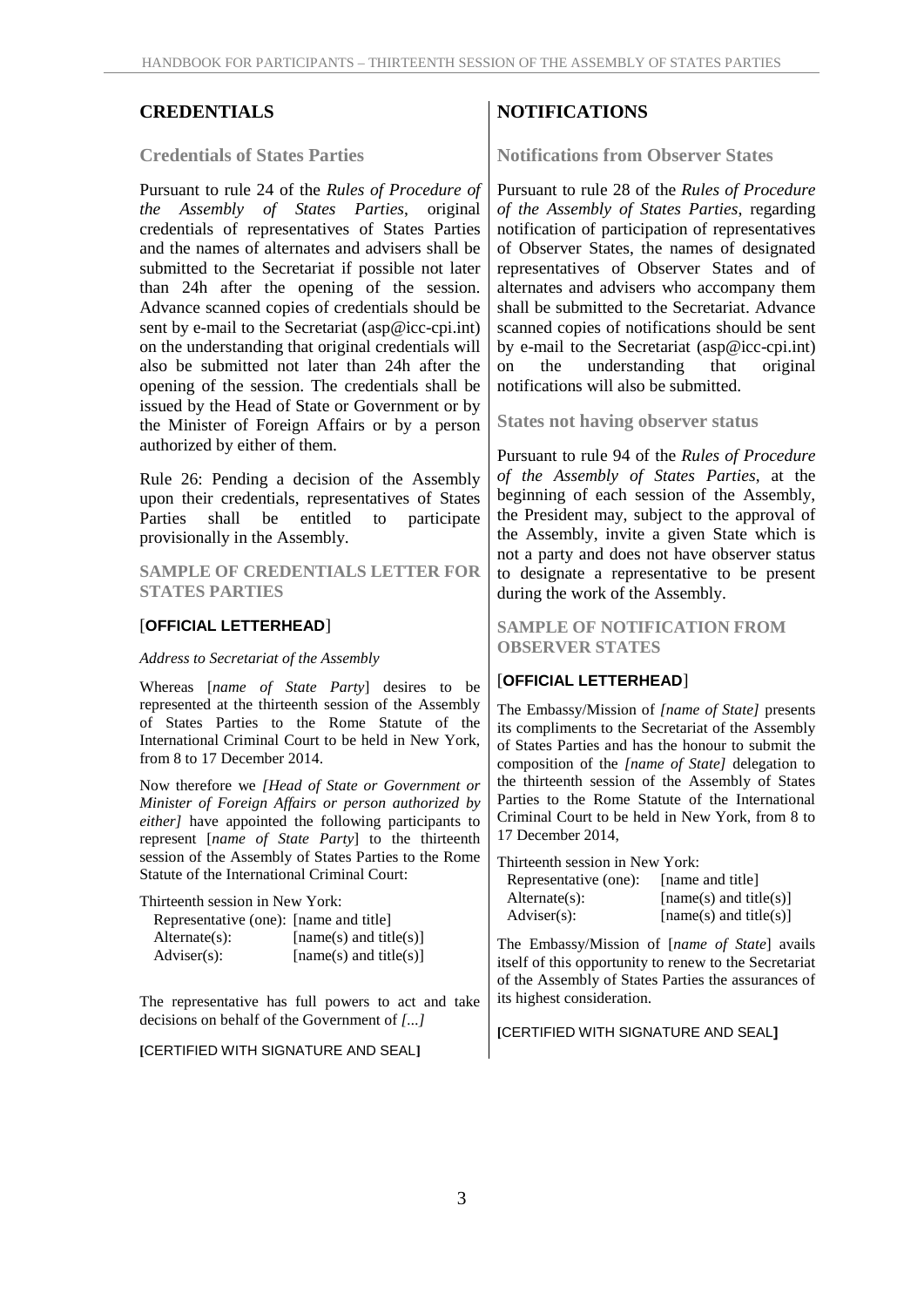#### **PARTICIPANTS**

According to the Rules of Procedure of the Assembly of States Parties, the following may take part in the sessions of the Assembly:

#### **STATES**

All States Parties to the Rome Statute are entitled to participate in the meetings and will have the right to request the inclusion of supplementary items on the agenda, deliver statements, and to vote. Other States which have signed the Statute or the Final Act are also invited to participate in the meeting as observers, without a right to vote. A State which is not a party and does not have observer status may be invited by the President subject to the approval of the Assembly.

Each State Party shall be represented by one representative, who may be accompanied by alternates and advisers. Each Observer State may be represented in the Assembly by one designated representative, who may be accompanied by alternates and advisers. The representative may designate an alternate or an adviser to act in his/her capacity.

#### **INTERGOVERNMENTAL ORGANIZATIONS AND OTHER ENTITIES**

Entities, (regional) intergovernmental organizations and other entities with the United Nations General Assembly (UNGA) standing invitation, as well as other international bodies who were invited to the Rome Conference, accredited to the Preparatory Commission or are invited by the Assembly, may participate as observers, without the right to vote (see *Rules of Procedure*, rule 92, for complete text).

#### **NON-GOVERNMENTAL ORGANIZATIONS (NGOs)**

NGOs invited to the Rome Conference in 1998, registered to the Preparatory Commission for the International Criminal Court, or having consultative status with ECOSOC whose activities are relevant to the activities of the Court, and other NGOs invited by the Assembly may attend under the conditions laid down in the Assembly's Rules of Procedure (see *Rules of Procedure*, rule 93, for complete text).

#### **INTERNATIONAL CRIMINAL COURT**

The President of the Court, the Prosecutor and the Registrar, or their representatives, may participate, as appropriate, in meetings of the Assembly and the Bureau in accordance with the provisions of the *Rules of Procedure* and may make oral or written statements and provide information on any question under consideration.

#### **UNITED NATIONS**

The United Nations has a standing invitation to participate, without the right to vote, in the work and deliberations of the Assembly. The Secretary-General of the UN, or his/her designated member of the UN Secretariat, may participate in the meetings of the Assembly and the Bureau. He/She may make oral or written statements concerning any question under consideration by the Assembly which pertains to UN activities and provide information as appropriate.

*Participating Governments, intergovernmental organizations and non-governmental organizations are responsible for the costs of participation of their delegates.*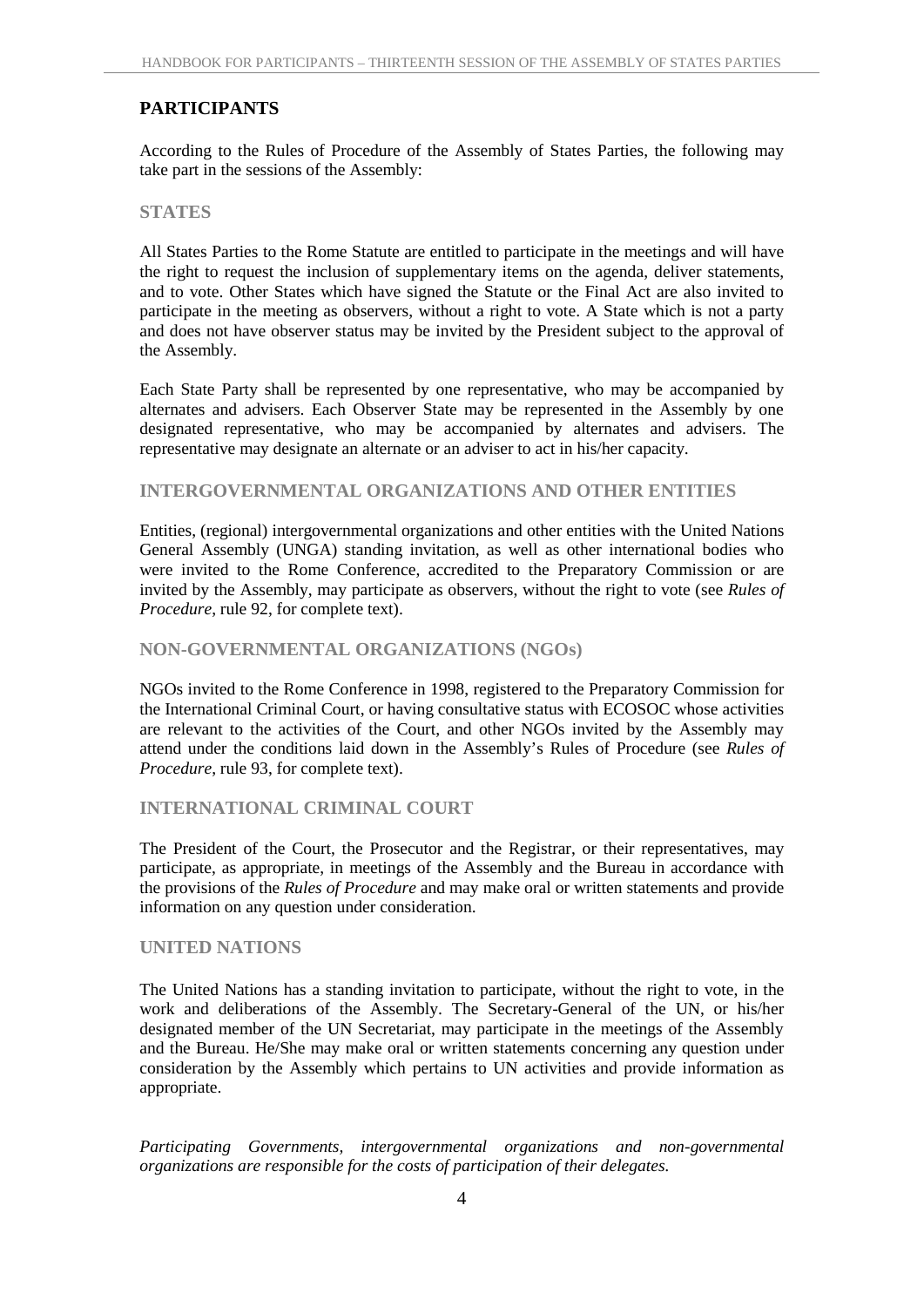#### **MEDIA**

All journalists wishing to cover the session and related events must submit an official letter of assignment by fax to  $+31$  (0)70 515 83 76 as well as by e-mail to esterluteran@gmail.com.

The application period for accreditation starts on Monday 24 November and closes on Tuesday 16 December 2014 at 17:00 hours EST.

It is advisable to consult the website of the United Nations Media Accreditation and Liaison Unit (http://www.un.org/en/media/accreditation/index.shtml) in advance of the session in order to apply for the required media accreditation at United Nations Headquarters. No admittance will be allowed to any of the scheduled events without prior accreditation. Journalists already accredited with the United Nations do not need to submit the letter of assignment, but are requested to confirm their participation via e-mail to esterluteran@gmail.com (copy: aspnewyork@gmail.com). For escort into media designated area within the conference room where the Assembly will be meeting, please go to Media Accreditation and Liaison Unit office located on the on the 2nd floor of the UN Secretariat Building.

Accredited correspondents are permitted access to open meetings in designated areas within the conference room. However, according to rule 42 of the Rules of Procedure and Evidence of the Assembly of States Parties, the Assembly may decide that if exceptional circumstances arise, its meetings may be held in private.

Film crews interested in filming inside conference room 1 CB (UN Secretariat Building) where the Assembly is holding its session are kindly reminded that they should always liaise with the focal point from the Secretariat of the Assembly in order to obtain film authorization from the President of the Assembly, after which they would be escorted to the gallery / area reserved for that purpose. Any other requests for filming, particularly on the floor of the conference room where the Assembly is convening its session, should be cleared through the focal point from the Secretariat.

Audio/video recordings are permitted only during plenary meetings of the Assembly, which include elections sessions and general debate. There might be limitations on video/audio recordings when the actual casting of the ballot will take place during the elections. During that time, film crews might be required to move to the part of the conference room from where the confidentiality of the vote would not be compromised.

Further information about the thirteenth session of the Assembly can be found on the website of the International Criminal Court at: http://www.icc-cpi.int/en\_menus/asp/sessions/documentation/13th session/Pages/default.aspx.

The link to the Provisional Work Programme for schedule of meetings shall be included once the Provisional Work Programme has been approved by the Bureau.

The link to the daily ASP Journal shall be included on 17 November.

The twitter account of the current President of the Assembly is @TIntelmann. This account will be use to provide further information on the account of the incoming President. The suggested hashtags for the thirteenth session of the Assembly are #ASP13 and #JusticeMatters.

N.B.: The Assembly of States Parties does not deal with visa issues. Members of the media are responsible for obtaining an appropriate visa to travel into the United States of America if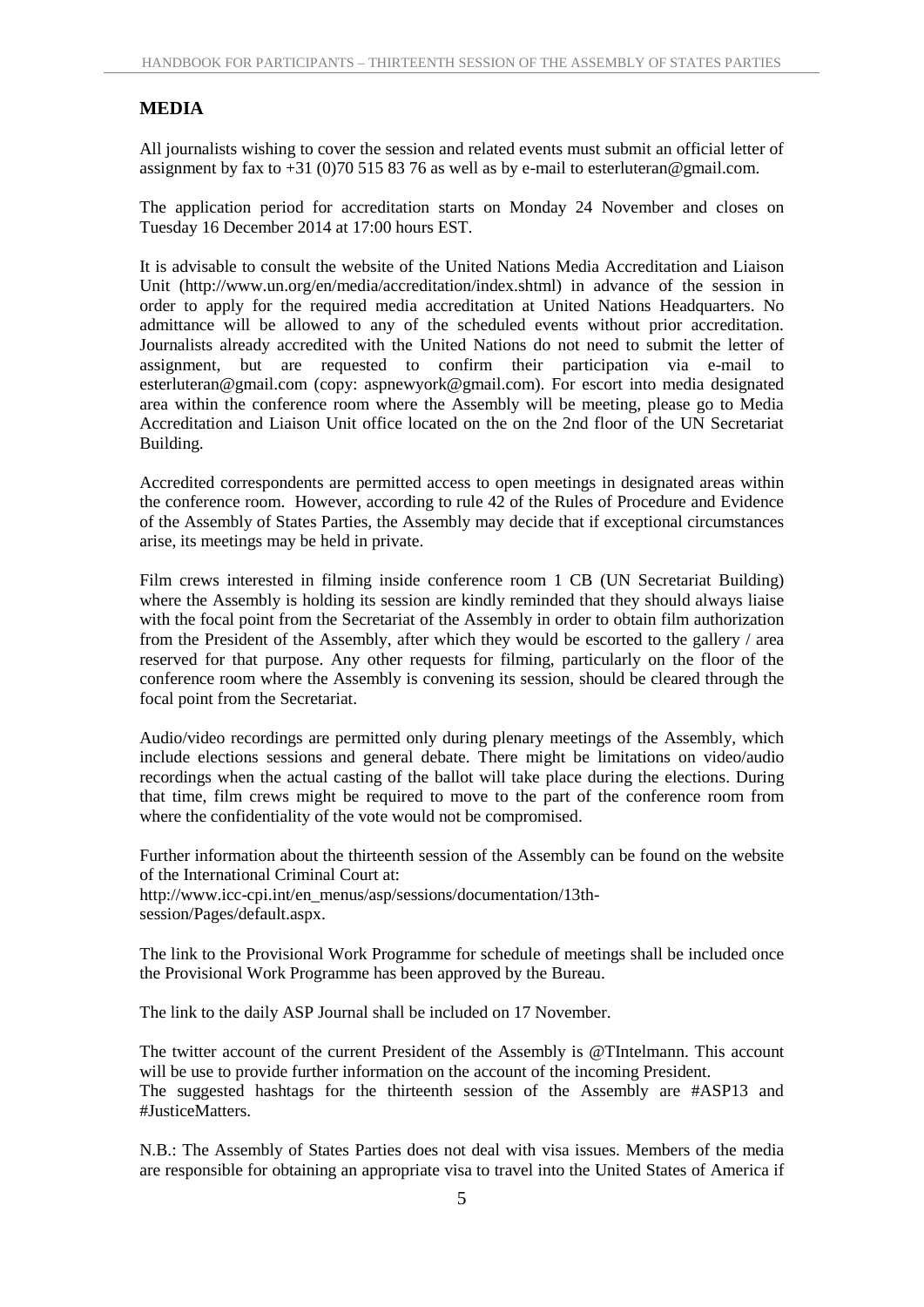needed. Visa may be obtained from a diplomatic or consular mission of the United States of America in the country of residence.

For additional information please contact Ms. Estera Luteranova at +1 646 591 8218 or via email at esterluteran@gmail.com.

#### **VISA INFORMATION**

For visas to the United States, States should follow UN procedure.

#### **LIST OF PARTICIPANTS**

A draft list of participants will be produced during the course of the thirteenth session.

#### **PROVISIONAL AGENDA, WORK PROGRAMME AND ASP JOURNAL**

The annotated provisional agenda for the thirteenth session of the Assembly is contained in document ICC-ASP/13/1 and can be found at the website of the Assembly: http://www.icc-cpi.int/iccdocs/asp\_docs/ASP13/ICC-ASP-13-1-ENG.pdf.

In view of the crucial nature of the matters to be considered by the Assembly at the session and the need to reach important decisions, Government representation at the highest possible political level is strongly encouraged. Governments are also encouraged to include in their delegations representatives of central authorities and other Government representatives with expertise in the issues covered in the agenda.

In addition, the provisional programme of work approved by the Bureau on 10 November 2014 and which the ASP will adopt on 8 December, is available at the following link: http://www.icc-cpi.int/iccdocs/asp\_docs/ASP13/ASP13-ProvWorkProg-ENG.pdf

A daily programme of official meetings can be found in the *UN Journal* which is available online at http://www.un.org/Docs/journal/En/lateste.pdf.

A daily ASP Journal containing information on meetings, side-events, and announcements will be available on the ICC website as of 17 November 2014 at the following link: http://www.icc-cpi.int/en\_menus/asp/sessions/documentation/13th-session/Pages/default.aspx

#### **LANGUAGES**

Arabic, Chinese, English, French, Russian and Spanish are the official languages, as well as the working languages of the Assembly.

For the Plenary and the meetings of the Working Groups, simultaneous interpretation into Arabic, English, French and Spanish will be provided.

#### **SEATING ARRANGEMENTS**

States Parties will be seated in English alphabetical order, starting with the State drawn by lot (the Netherlands, for the thirteenth session).

Observer States and invited States will be seated in alphabetical order behind the States Parties. International/Intergovernmental organizations, representatives from the Court, and NGOs will be seated in designated areas.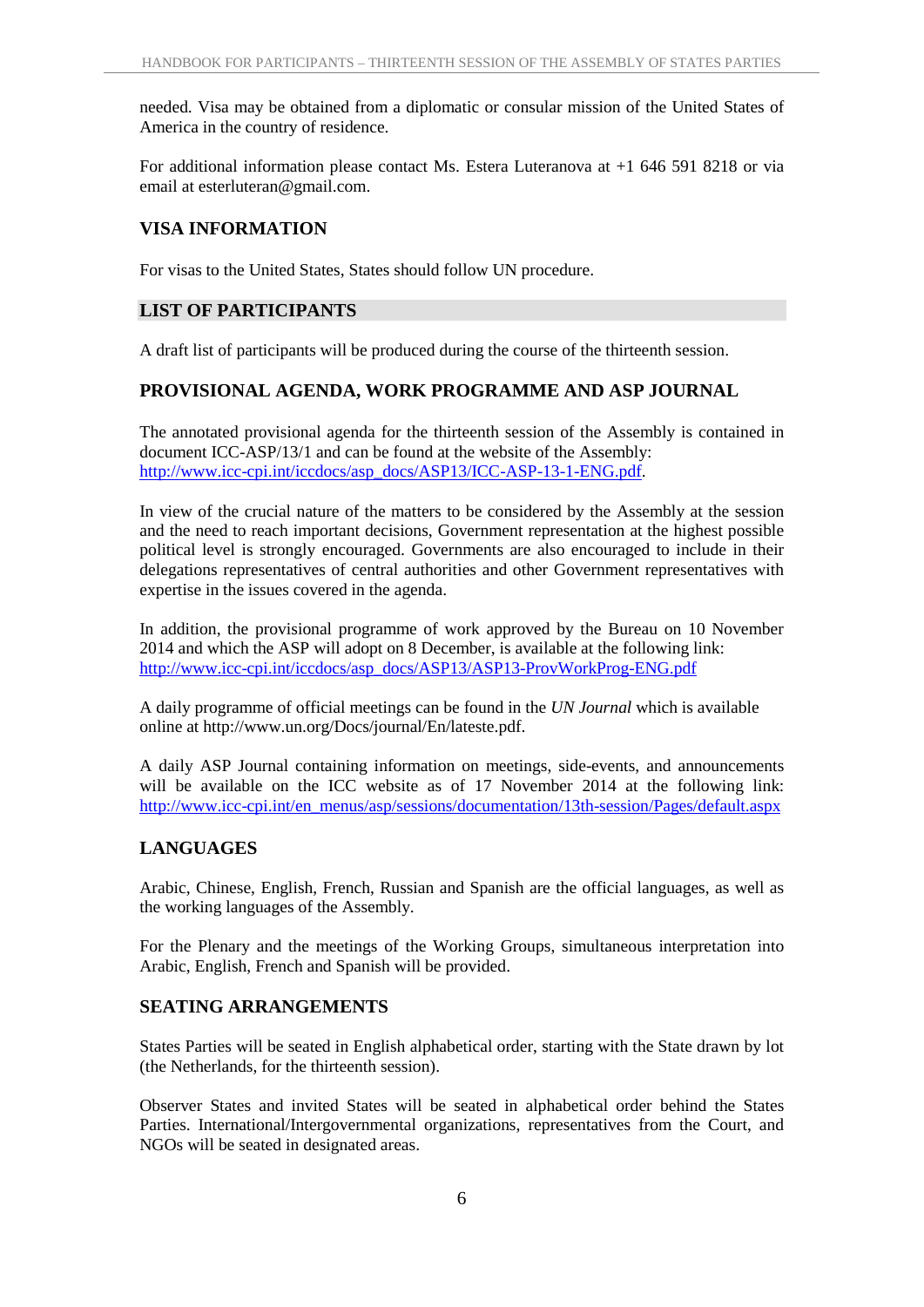#### **MEETINGS**

The meetings of the Assembly and of its subsidiary bodies with general membership shall be held in public, unless the Assembly decides that exceptional circumstances require that the meetings shall be held in private. As a general rule, meetings of the Bureau and of subsidiary bodies with limited membership shall be held in private, unless the body concerned decides otherwise.

The programme of the meetings will be included in the ASP *Journal*, which will be issued digitally on a regular basis and will specify conference rooms and times of meetings: http://www.icc-cpi.int/en\_menus/asp/sessions/documentation/13th-session/Pages/default.aspx

Unless otherwise indicated, morning meetings will be held from 10:00 to 13:00 hours and afternoon meetings from 15:00 to 18:00 hours.

#### **DECISION-MAKING**

Every effort shall be made to reach decisions in the Assembly and in the Bureau by consensus. If consensus cannot be reached, decisions shall be taken by vote. Each State Party shall have one vote. Decisions on matters of substance must be approved by a two-third majority of States Parties present and voting. Decisions on matters of procedure shall be taken by a simple majority of States Parties present and voting. States Parties are reminded of article 112, paragraph 8, of the Rome Statute of the International Criminal Court which reads:

"A State Party which is in arrears in the payment of its financial contributions towards the costs of the Court shall have no vote in the Assembly and in the Bureau if the amount of its arrears equals or exceeds the amount of the contributions due from it for the preceding two full years. The Assembly may, nevertheless, permit such a State Party to vote in the Assembly and in the Bureau if is satisfied that the failure to pay is due to conditions beyond the control of the State Party."

As at 31 October 2014, there were 12 States in arrears.

#### **ELECTIONS**

At the thirteenth session in New York, the Assembly shall proceed with the election of: six judges, the President of the Assembly as well as two Vice-Presidents, 18 members of the Bureau as well as six members of the Committee on Budget and Finance*.*

In accordance with article 112, paragraph 8, of the Rome Statute, States in arrears would not be able to vote at the thirteenth session.

More information on the elections of six judges and six members of the Committee on Budget and Finance as well as nominations can be found at: *http://www.icc-cpi.int/en\_menus/asp/elections/Pages/election2014.aspx.*

The mock election for six judges will be held on 5 December 2014 at 18:30 in conference room 1 CB (UN Secretariat Building).

#### **GENERAL DEBATE**

The Bureau has decided to hold the provisional agenda item entitled "General debate" in the morning and afternoon sessions of 10 December, and in the afternoon session of 11 December.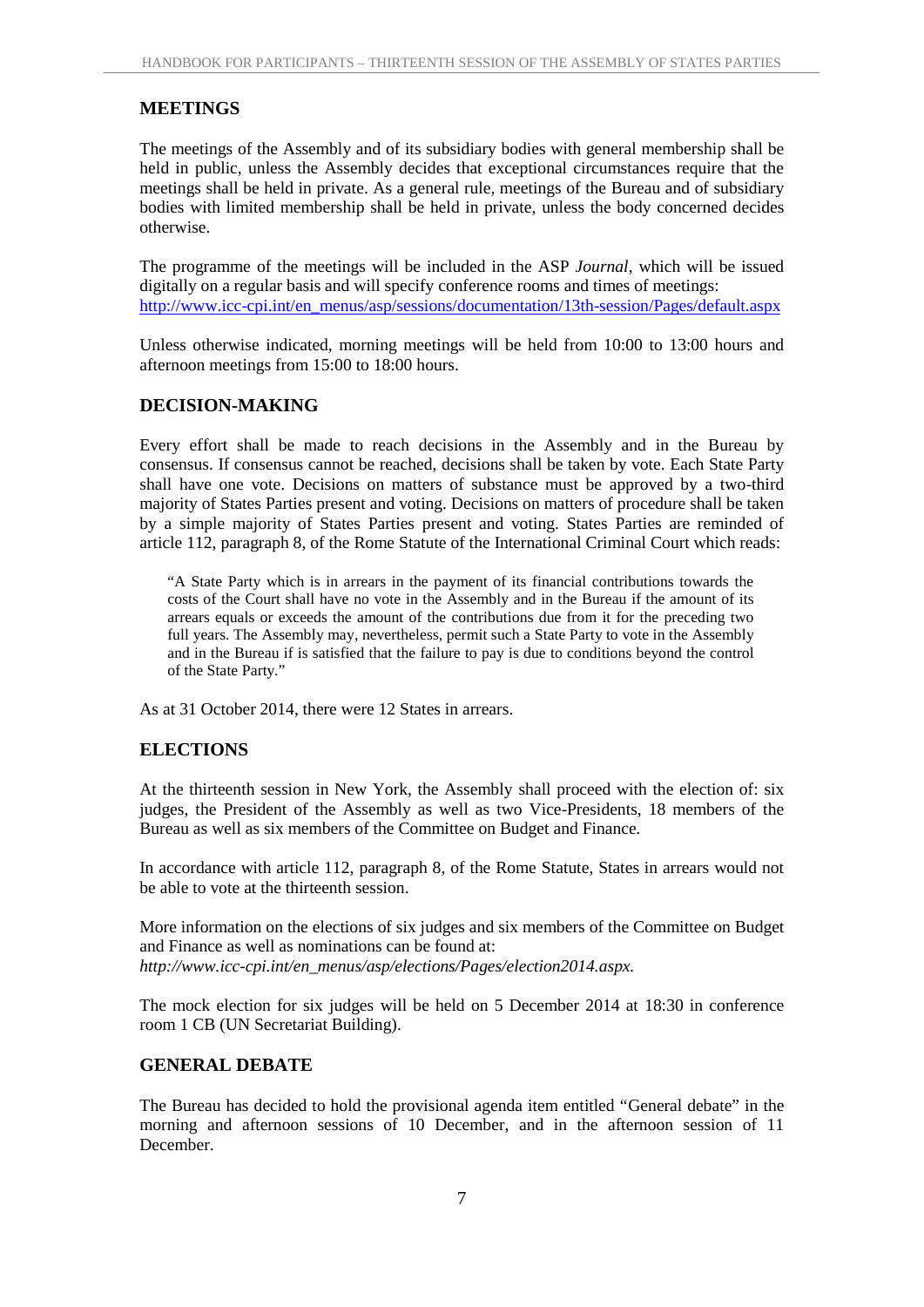Delegations who would like to be inscribed on the list of speakers for the General debate are requested to contact the Secretariat of the Assembly as of 17 November 2014 (Central European Time), via fax +31 70 515 8376 or e-mail to asp@icc-cpi.int, with an indication of their preferred day and segment (morning or afternoon). If possible, the Secretariat would welcome receiving the name of the speaker. Ministerial level representatives would be accorded precedence on the list.

In accordance with rule 50 of the Rules of Procedure and with previous decisions of the Assembly, delegations are kindly reminded to deliver statements of **no more than 5 minutes** and the list of speakers has been prepared on the basis of the agreed 5-minute statement by each delegation.

Each delegation will be allocated one slot only, irrespective of the level of representation. Delegations are advised that any changes to the level of representation for the General debate of the thirteenth session should be communicated as soon as possible to the focal point of the Secretariat dealing with the general debate, Ms. Gabrijela Filipovi, at: Gabrijela.Filipovic@icc-cpi.int.

Delegations with representation at the same level may wish to exchange their speaking slots with each other. If there is upgrading to the higher level, the speaker will be accommodated as a last speaker in his or her category. These arrangements are necessary in order to accommodate all speakers in equitable way. In event of time slot exchange, both delegations are kindly advised to notify the focal point of the Secretariat, otherwise, exchanges shall not be considered completed. The final arrangements will be deemed binding unless dispensed by all delegations involved.

Furthermore, in accordance with the past practice of the Assembly, the States may wish to participate in the General debate by making written submissions, which would be posted on the website of the Assembly. President of the Assembly wishes to invite States in a position to do so to submit written statements only.

#### **STATEMENTS**

Representatives wishing to circulate statements to all participants are requested to provide 250 copies to the meeting room attendant.

Alternatively, representatives who do not wish to have their statements circulated but would still wish to help ensure that the impact of their words is equally strong in all languages, are requested to read at a reasonable speed and to hand in 20 copies of the statement for distribution to the President, Rapporteur, Secretariat, and interpreters.

In either case, copies of statements should be delivered to the meeting room attendant before the speaker takes the floor, preferably at the start of the meeting, to allow sufficient time for distribution of statements to the interpreters. Assembly participants are reminded that the Secretariat will not be in a position to offer reproduction services for such texts.

If written texts are provided in more than one official language, delegations should indicate clearly which of those texts is to be accepted as the official text. Furthermore, delegates should specify whether that official text will be read out as written or if it should be checked against delivery, in which case the words "check against delivery" should be clearly indicated on the top right corner of the first page.

Other written statements submitted by the designated representatives of entities, intergovernmental organizations and other entities that have received a standing invitation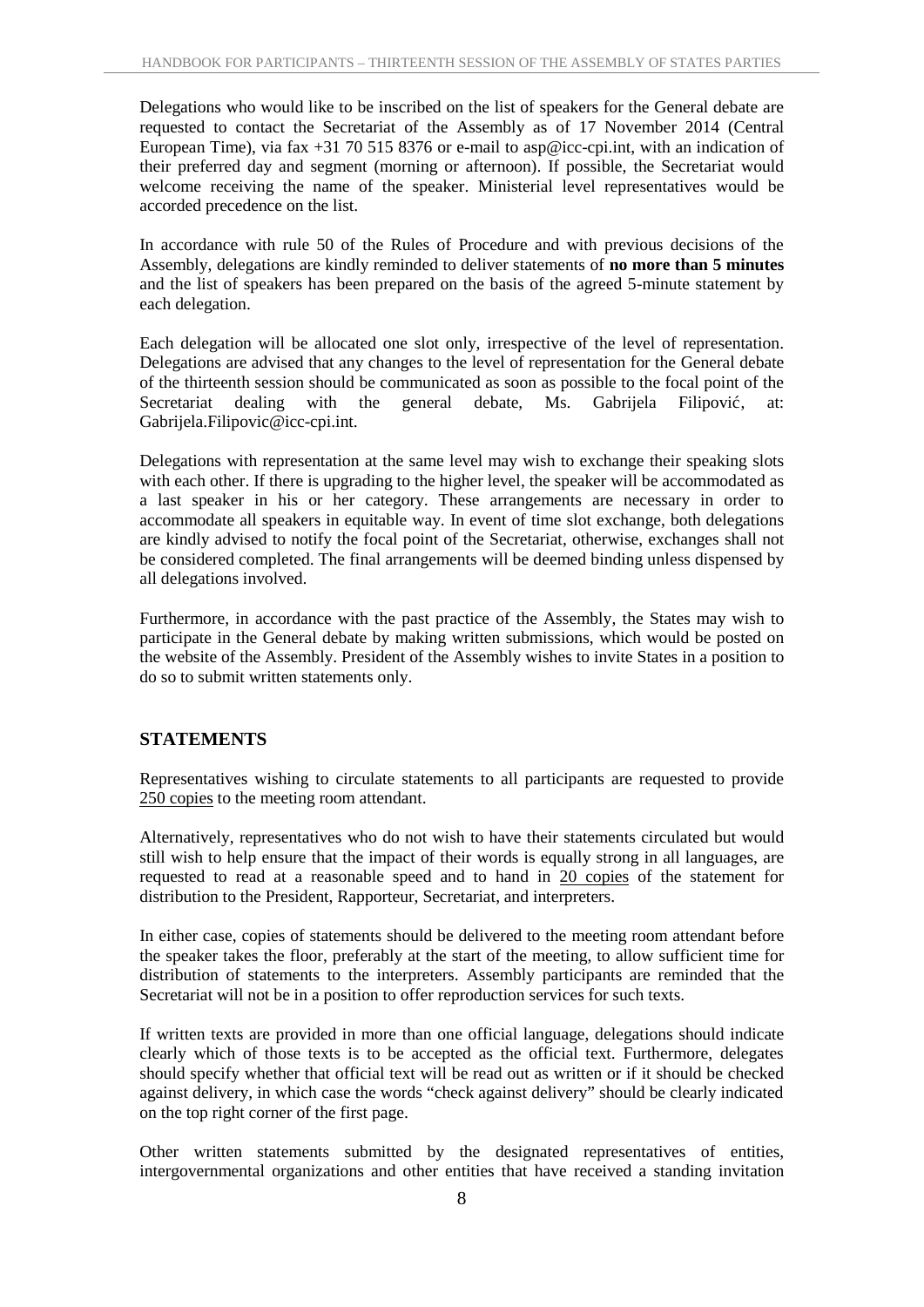from the General Assembly of the United Nations, regional intergovernmental organizations or other accredited international bodies and non-governmental organizations shall be made available by the Secretariat to representatives of the States Parties and Observer States. The statements shall be made available in the quantities and in the language or languages in which the statements are made available, provided that a statement submitted on behalf of an organization is related to the work of the Assembly and is on a subject in which the organization has a special competence.

In accordance with the Bureau's decision on moving towards "greener" conference serving, delegations and all participants are requested to provide to the Secretariat digital versions of their statements, preferably in advance of the meetings (asp@icc-cpi.int).

Representatives wishing to provide a video statement can do so by submitting the video statement to the Secretariat on USB memory sticks, which would then be posted on the web site, under the General debate segment.

*Written statements shall not be reproduced at the expense of the Assembly and shall not be issued as official documents.*

#### **DISTRIBUTION OF OFFICIAL DOCUMENTS**

In accordance with the Bureau's decision on pursuing a paper-light approach to documentation for the thirteenth session, pre-session documentation will no longer be made available to delegations.

The Secretariat will provide at the session USB memory sticks containing the pre-session documentation for all delegations at a conference officers desk.

Documentation in official languages is available at: **http://www.icc-cpi.int/en\_menus/asp/sessions/documentation/13th session/Pages/default.aspx**

#### **BOOKING OF MEETING ROOMS**

Rooms for meetings of regional groups and other major groupings of States should be reserved by chairpersons of those groups.

Rooms for other informal meetings of States will need to be reserved by a Permanent Mission according to established UN practice.

#### **SECURITY AND SAFETY**

Delegates are reminded not to leave briefcases or any valuable items unattended in the meeting rooms. Participants are advised to carry their valuables safely, especially at railway stations and while on public transport.

Restrictions will be in place on the use of cellular telephones, radio transmitters, recording devices and camera equipment inside the conference area.

#### **EMERGENCY AND MEDICAL SERVICE**

The UN Medical Services Division provides medical assistance to delegates and members of diplomatic missions to the UN. A medical clinic is situated at 405 E  $42<sup>nd</sup>$  Street,  $5<sup>th</sup>$  floor, Room S-0576, and is open Monday to Friday from 9am to 5pm. Telephone: (212) 963-2951 or (212) 963-7080.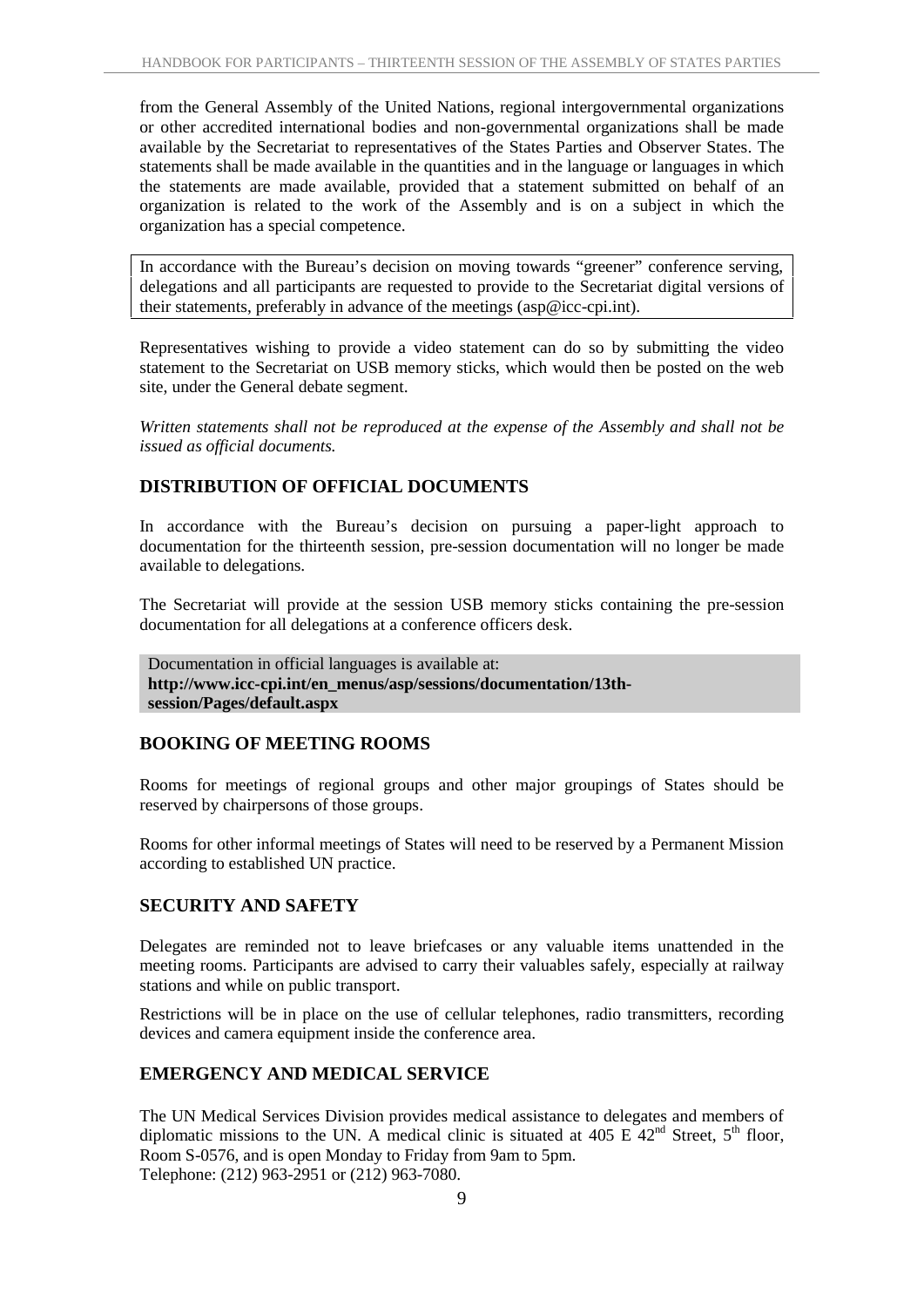For emergencies within the UN during office hours the number is (212) 963-7777; outside office hours (nights, holidays and weekends) the emergency number is (212) 963-6666.

In case of an emergency outside the UN call **911**.

#### **SIDE-EVENTS**

For coordination purposes, the organisers of receptions and other protocol events should contact the Secretariat (see page 12 for contact information). Announcements about social events may be made in meetings or included in the ASP *Journal*.

As the Secretariat of the Assembly does not allocate rooms at UNHQ for side events nor can the Secretariat cover any costs associated with these events, delegations interested in organizing side events would have to request a conference room directly from the UN via their UN Missions. Their request should be directly addressed to DGACM/MMS. MMS will then dispatch the pre-booking to requestors via eMeets (http://icms.un.org).

Requestors click on the link provided and edit the title, contacts and participants. While editing the room setups, requestors should indicate their requirement for podium signs and services, which may be necessary (sound engineer, power-point presentation, interpretation, etc.).

The UN has indicated that interpretation services would only be provided from 10 to 1 p.m. and from 3 p.m. to 6 p.m. However, organizers have the option to bring interpreters for their side-events but have to inform MMS accordingly.

For any eMeets assistance, please call the main lines for MMS: (212) 963-8114/963-7351.

Please kindly note that the Secretariat does not send invitations to side events. The invitations should be sent by organizers for their respective side event.

The United Nations does not allow food or beverages in the conference rooms. Catering can be arranged directly outside of the conference rooms by contacting UN Catering at  $+1$  212 963 7099.

#### **HOTELS**

All participants are solely responsible for the reservations and payments of hotel rooms and, if necessary, contacting his or her permanent mission for assistance. Hotel information can be found at www.nyc.com/hotels.

#### **TELEPHONE FACILITIES**

Extensions within the UN are preceded by the 963 or 367 prefixes. Direct internal calls can be made by dialling the access code "3" or "7" plus the extension. The main listed number of the UN is 1 (212) 963-1234.

Directory information: 411 or 555-1212.

#### **PARKING**

Parking for delegates at the UN should be arranged by Missions according to established UN practice. Public parking is available on 44<sup>th</sup> Street between First and Second Avenue.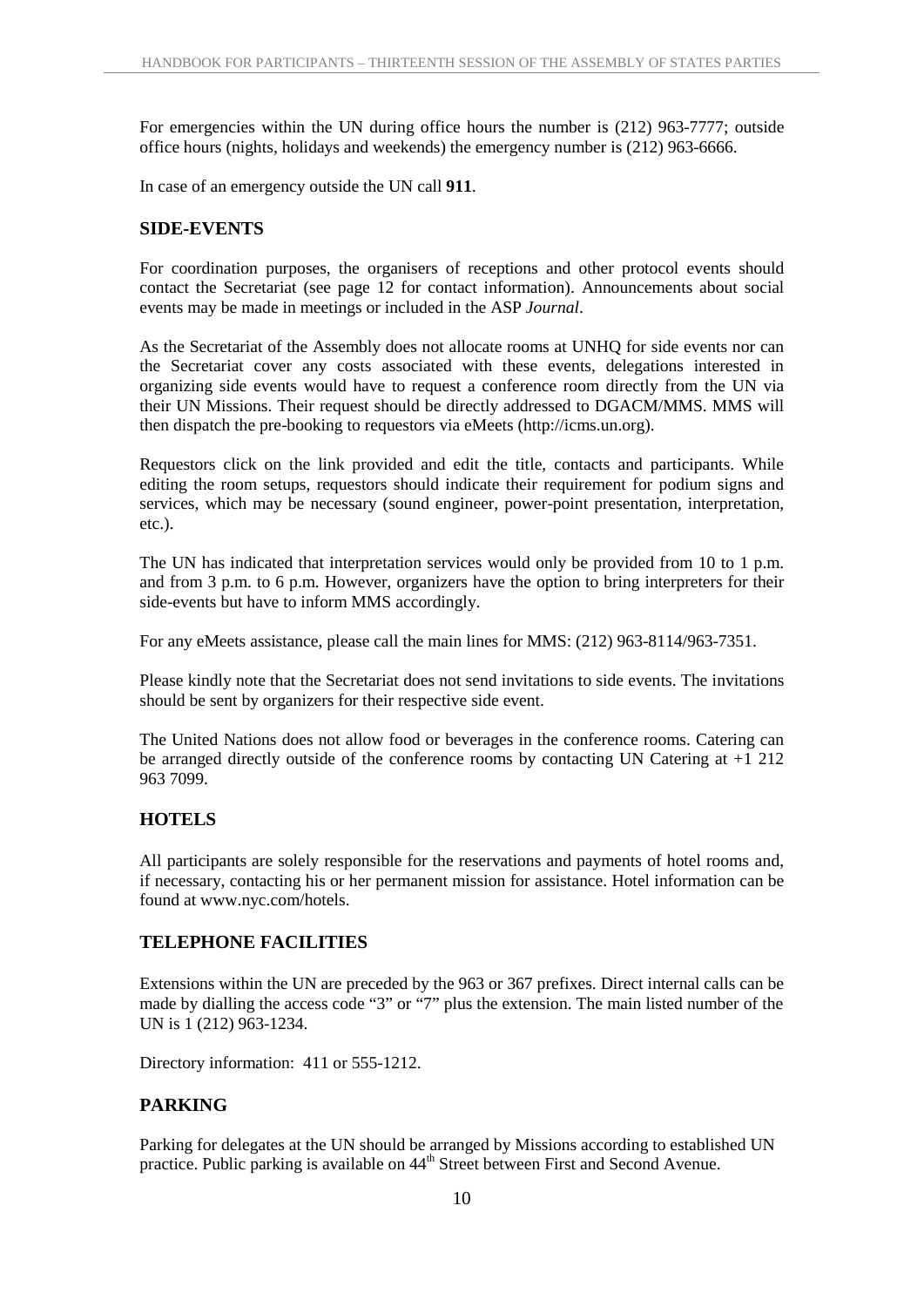### **TAXIS**

Yellow taxis are numerous everywhere and can be hailed when their (middle) light on their roofs are lit. At airports you are advised not to accept a ride from un-licensed taxis but to go to the taxi stand where you will be given an indication of the fare to your destination.

#### **PUBLIC TRANSPORTATION**

The UN Headquarters is at walking distance from Grand Central Station. Prepaid transport MetroCards can be used both on the bus and the subway, and can be bought at all subway stations. When paying on the bus without MetroCard, one must pay the exact fare (\$ 2.50) in coins only.

#### **BANKING AND CURRENCY EXCHANGE**

There is a Chase Bank and cash dispenser (ATM) at  $45<sup>th</sup>$  street and First Avenue. In the area of Grand Central Station there are many currency exchange facilities. Credit cards are widely accepted.

#### **SHOPS**

Many shops stay open until late. Some supermarkets stay open all night.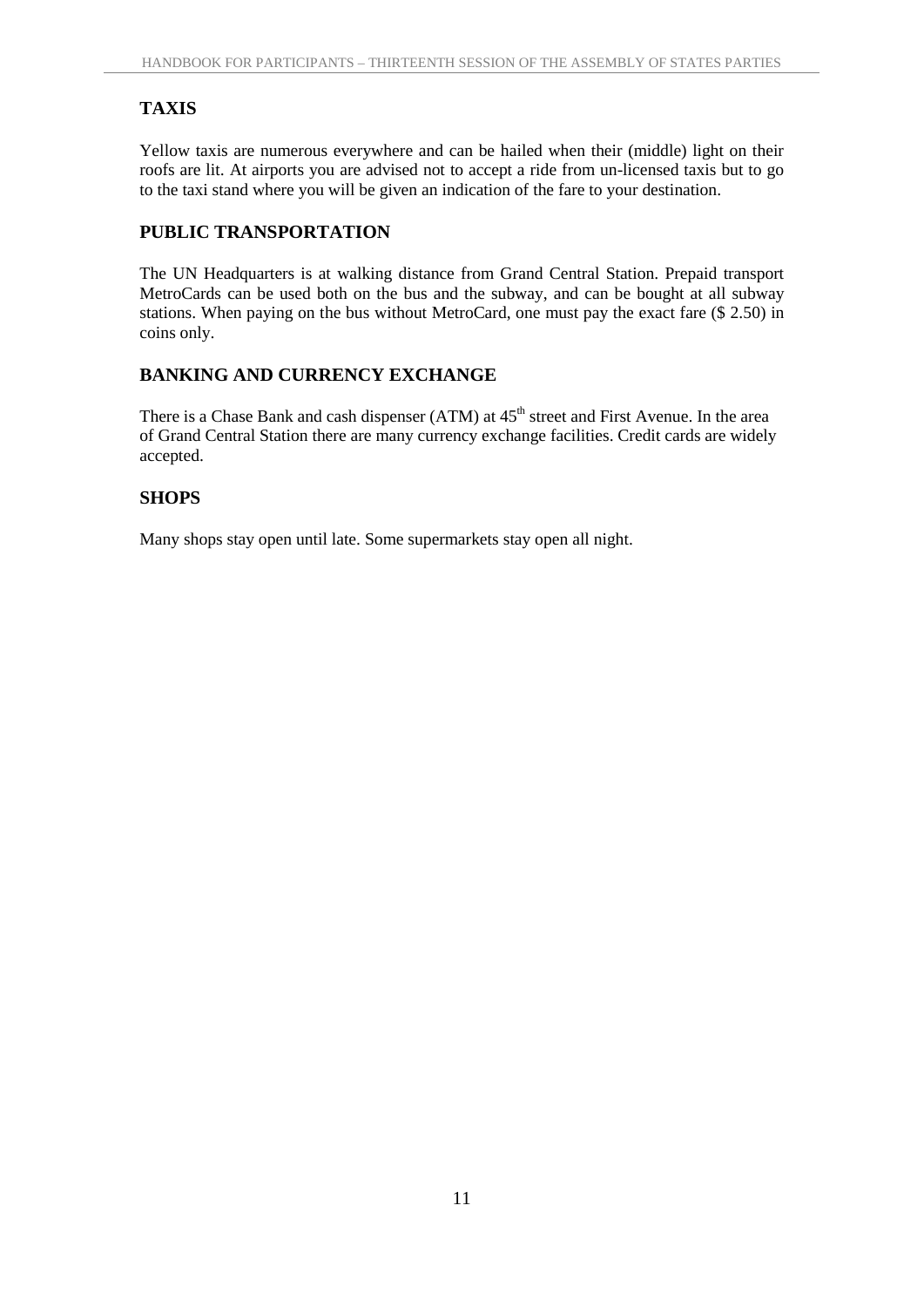## **CONTACT INFORMATION**

#### **SECRETARIAT OF THE ASSEMBLY OF STATES PARTIES**

#### *Mailing address: Street address: Phone/Fax/Email Numbers*

P.O. Box 19519 2500 CM The Hague The Netherlands

Maanweg 174 2516 AB The Hague The Netherlands

Phone: General Fax: General Email: +31 (0)70 515 9806 +31 (0)70 515 8376 asp@icc-cpi.int

#### *Secretariat staff:*

Mr. Renan Villacis, Director Director of the Secretariat of the Assembly of States Parties *Secretary of the Assembly*

Mr. Fakhri Dajani Executive Secretary of the Committee on Budget and Finance

Ms. Christiane Bouryolannis Senior Legal Officer

Ms. Gabriela Hirsch Augustinyová Associate Legal Officer

Ms. Delia Spataru Assistant Legal Officer

Ms. Gabrijela Filipović Special Assistant to the Director

Ms. Estera Luteranová Special Assistant to the Director

Ms. Nicole Lange Barends Administrative Assistant

Ms. Theresa Bergmann Administrative Assistant

Ms. Nezha Chouaibi Administrative Assistant

Mr. Alvaro Carmona Bermejo Administrative Assistant

Mr. Samuel Tercero Administrative Assistant

Ms. Deborah Ruiz Verduzco Special Assistant to the ASP President